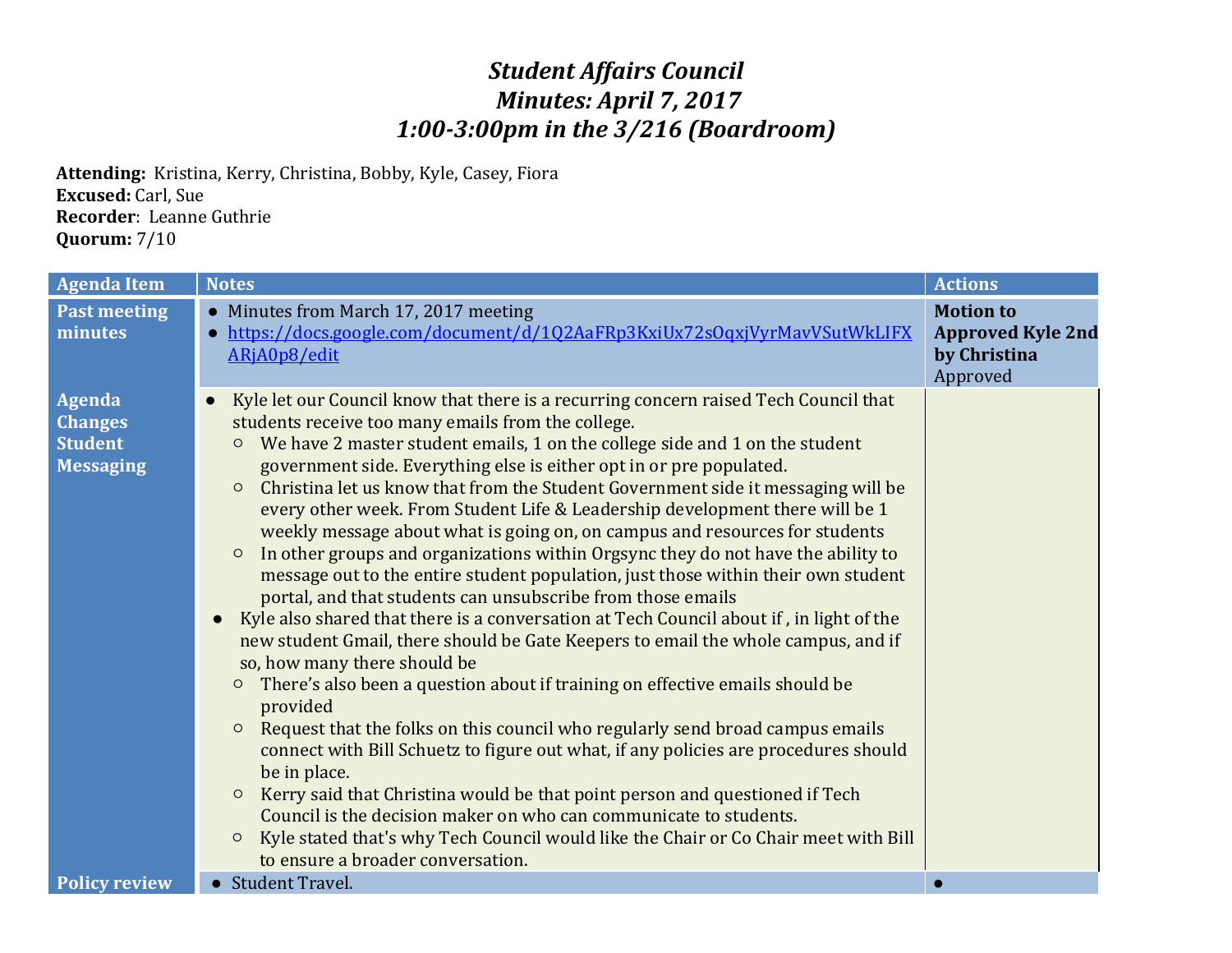|                   | Kerry tried to connect with Dawn Barth who is our Risk Manager, she needs to be<br>$\mathbf{O}$    |  |
|-------------------|----------------------------------------------------------------------------------------------------|--|
|                   | involved in the conversations about Student Travel policies and procedures.                        |  |
|                   | Possible invite Dawn DeWolf to the next meeting to hear her perspective on what<br>$\mathbf{O}$    |  |
|                   | the college uses concerning risk and student travel. Insurance, liability, behavior.               |  |
| <b>Assessment</b> | Guest - Tammy Salman                                                                               |  |
|                   | https://www.lanecc.edu/sites/default/files/conversation/sla_planning_context_3-1-<br><u>17.pdf</u> |  |
|                   | o Tammy Salman - Faculty coordinator for Student Learning Assessment and                           |  |
|                   | Curriculum Development. Tammy works with the design and development of                             |  |
|                   | Curriculum processes.                                                                              |  |
|                   | The Assessment Team is an advisory group to the college and also provides<br>$\mathbf{O}$          |  |
|                   | funding for assessment projects and helps faculty.                                                 |  |
|                   | We will be doing Coffee Talks throughout the month of April<br>$\mathbf{O}$                        |  |
|                   | The conversation on assessment of student learning, we have not elevated our<br>$\mathbf O$        |  |
|                   | data, we have not spent enough time thinking about how our students are                            |  |
|                   | learning.                                                                                          |  |
|                   | Some of the questions we are looking at are; How do we design our courses and<br>$\mathsf O$       |  |
|                   | student development, how we are doing on our student learning, how are we                          |  |
|                   | teaching our students and how are we being effective. How to come up with plans                    |  |
|                   | for the future and line it up with our Strategic Plans                                             |  |
|                   | Learning Council is supporting the assessment planning and wants to come up<br>$\mathsf O$         |  |
|                   | with a 5 year plan. Which will need to be submitted to our accreditors.                            |  |
|                   | How does Student Affairs Council help in supporting?<br>$\mathsf{o}$                               |  |
|                   | Talking about assessment outside of the classroom, Student Affairs has a<br>$\blacksquare$         |  |
|                   | project team that will is working with the Student Affairs Transformation and                      |  |
|                   | will be mirroring some of the work that the A - Team is doing. There will be                       |  |
|                   | an afternoon work session during Spring In-service on getting some                                 |  |
|                   | documented processes for mapping core learning outcomes to course                                  |  |
|                   | outcomes.                                                                                          |  |
|                   | In Student Affairs we are going to work on developing a plan to where we are                       |  |
|                   | assessing 1 or 2 core learning outcome a year. Starting with engaging next                         |  |
|                   | year and try to have a plan developed and ready to go for our mid cycle                            |  |
|                   | report.                                                                                            |  |
|                   | How are we connecting with the general education & core learning outcomes?                         |  |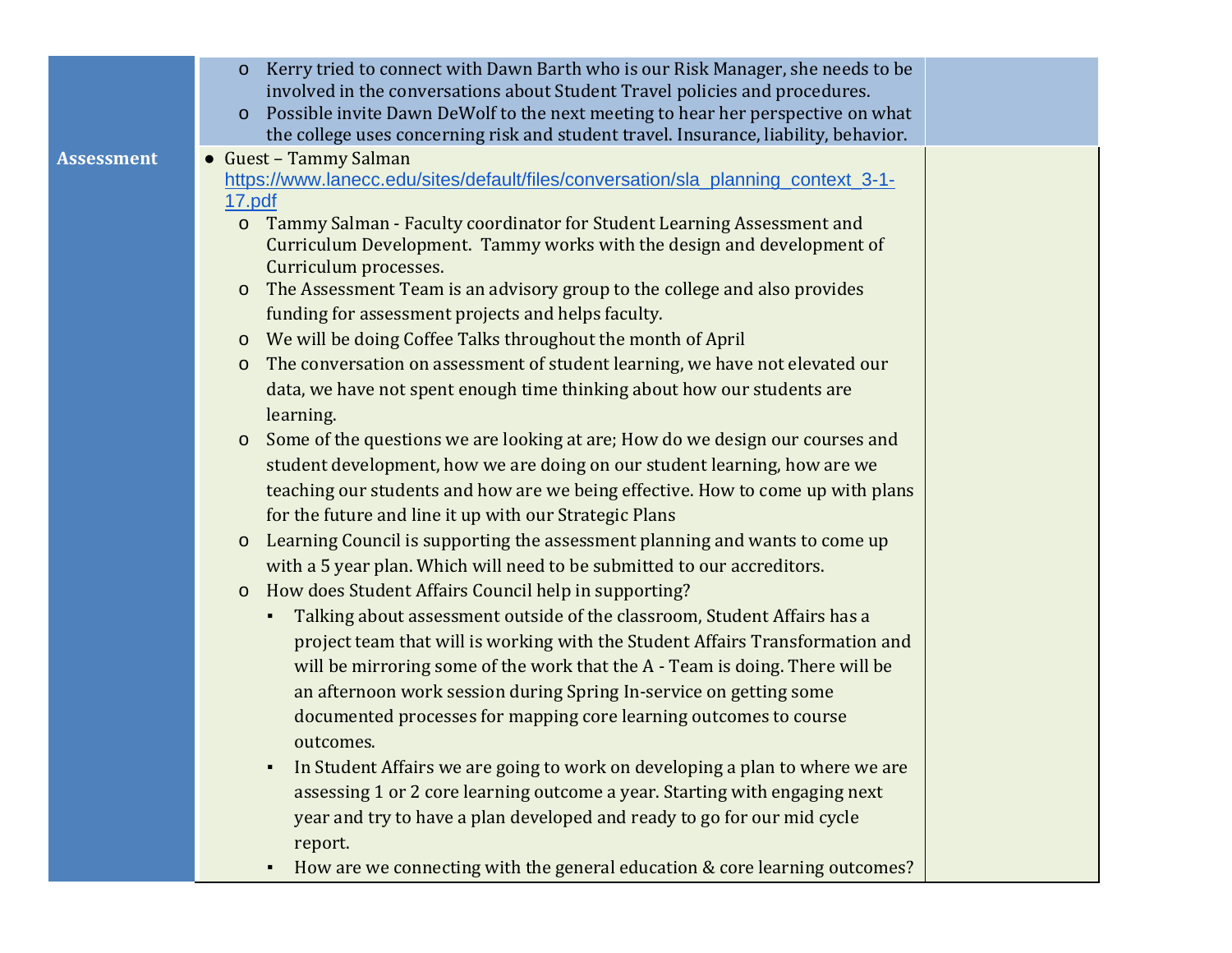|                                                    | We would like any student no matter what their course of study to come out<br>with knowledge & skills applicable to any career or further college.<br>How are the student experiencing their learning and subject areas?<br>$\circ$<br>• Could we have a monthly focus group of students with a different questions<br>every month but keep the same student throughout the academic year?<br>Could we include the satellite campuses as well as the online students?<br>Could we work with Deans & Directors to come up with a diverse group of<br>$\blacksquare$<br>students to talk to? Could this be a joint project between Learning Council and<br>SAC?                                                                                                                                                                                                                                                                                                                                                                                                                                                                                                                                                                                                                                                                                                                                                                                                 |                                                                                  |
|----------------------------------------------------|---------------------------------------------------------------------------------------------------------------------------------------------------------------------------------------------------------------------------------------------------------------------------------------------------------------------------------------------------------------------------------------------------------------------------------------------------------------------------------------------------------------------------------------------------------------------------------------------------------------------------------------------------------------------------------------------------------------------------------------------------------------------------------------------------------------------------------------------------------------------------------------------------------------------------------------------------------------------------------------------------------------------------------------------------------------------------------------------------------------------------------------------------------------------------------------------------------------------------------------------------------------------------------------------------------------------------------------------------------------------------------------------------------------------------------------------------------------|----------------------------------------------------------------------------------|
| <b>SAC Strategic</b><br>Plan<br><b>Development</b> | Group work on identifying indicators.<br>https://docs.google.com/document/d/1helKcyXIkgZHFlTJWNg_z9YcrGqYie49GStiV2I<br>cSuE/edit#heading=h.gjdgxs<br>Before we can start sharing this out we have to decide on the indicators. Where<br>$\overline{O}$<br>do we take the plan and how do we get feedback?<br>We have our 5 overriding directions, and we identified key strategies.<br>The indicators are what we can measure specifically. What we don't know is<br>who is going to measure them and who is going to operationalize them when<br>we don't have operational control?<br>Can we ask our Student Affairs functional unit to embed this into their annual<br>plans?<br>Bobby suggested an Online Chat but there is no way to staff it.<br>$\mathbf{O}$<br>Orgsync has a polling and survey tool, could we use that?<br>$\mathbf O$<br>How can we make students use it?<br>$\blacksquare$<br>Incentives? How big does the incentive need to be to get more than 50%<br>$\blacksquare$<br>precipitation?<br>One of the incentive would be that students want to see something<br>$\blacksquare$<br>happening as a result of their precipitation.<br>SAC council review and discussed each of the 5 key directions and talked about<br>$\mathsf{O}$<br>how to develop specific indicators that were still missing.<br>Look at SENSE and CCSSE surveys questions at the next meeting.<br>$\overline{O}$<br>Finalize feedback plan<br>$\overline{O}$ | <b>SAC</b> council<br>review and<br>discussed each<br>of the 5 key<br>directions |
| <b>Planning</b><br><b>Spring Agenda</b>            | • Review Action Plan                                                                                                                                                                                                                                                                                                                                                                                                                                                                                                                                                                                                                                                                                                                                                                                                                                                                                                                                                                                                                                                                                                                                                                                                                                                                                                                                                                                                                                          |                                                                                  |